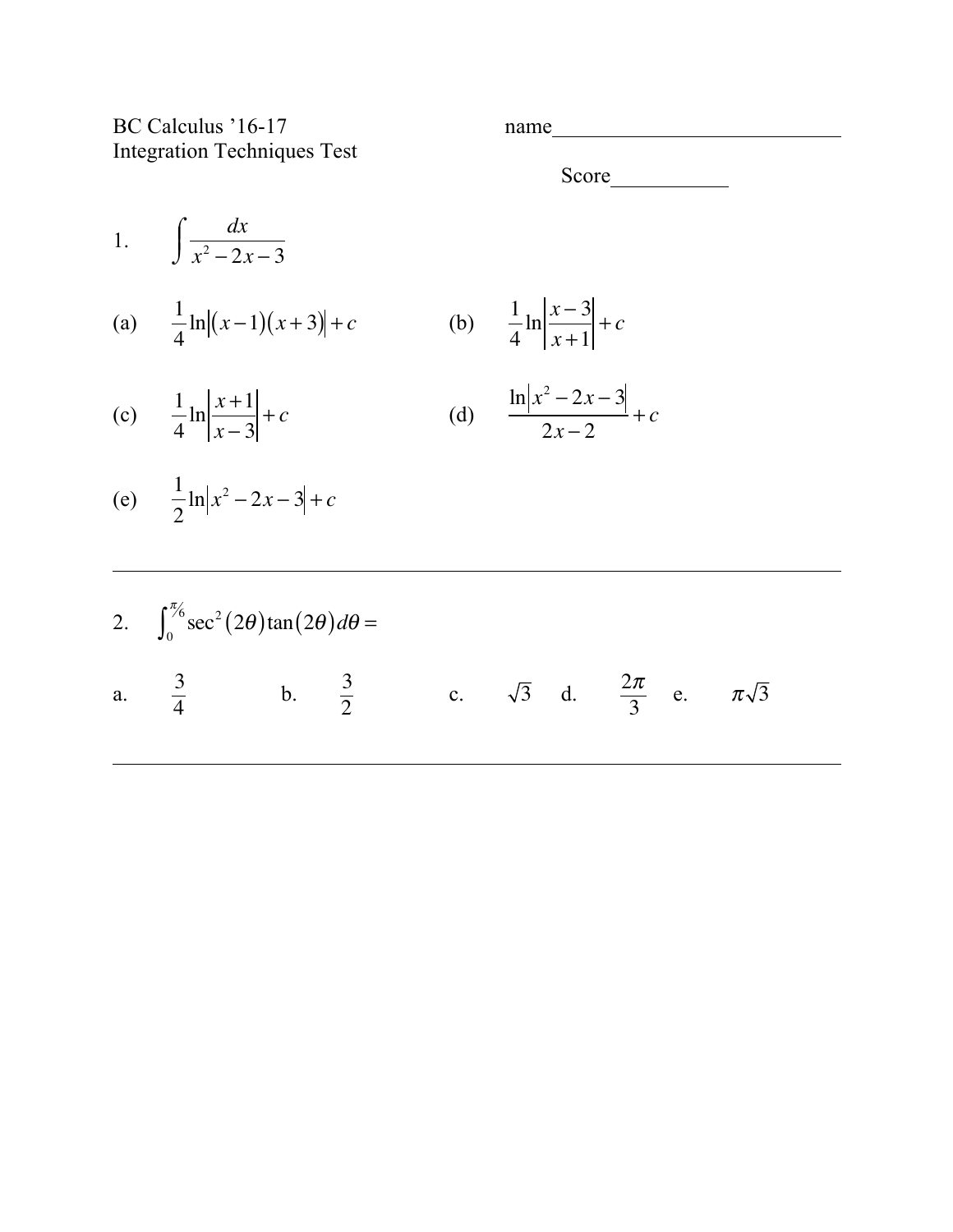3. What is the best method to evaluate  $\int_{\frac{3}{3}}^{5}$  $x^3 - 4x$  $\int$  $\int \frac{3}{x^3 - 4x} dx = ?$ 

(a) Integration by Parts (b) Substitution (c) Partial Fractions (d) Completing the Square (e) None of these

4. 
$$
\int \frac{5}{16x^2 - 7} \, dx =
$$

(a) 
$$
\frac{5}{4\sqrt{7}}\tan^{-1}\left(\frac{4x}{\sqrt{7}}\right) + c
$$
 (b)  $\frac{5}{\sqrt{7}}\tan^{-1}\left(\frac{4x}{\sqrt{7}}\right) + c$ 

(c) 
$$
\frac{5}{\sqrt{7}} \ln \left| \frac{4x - \sqrt{7}}{4x + \sqrt{7}} \right| + c
$$
 (d) 
$$
\frac{5}{2\sqrt{7}}
$$

$$
\frac{5}{2\sqrt{7}}\ln\left|\frac{4x-\sqrt{7}}{4x+\sqrt{7}}\right|+c
$$

(e) 
$$
\frac{5}{8\sqrt{7}} \ln \left| \frac{4x - \sqrt{7}}{4x + \sqrt{7}} \right| + c
$$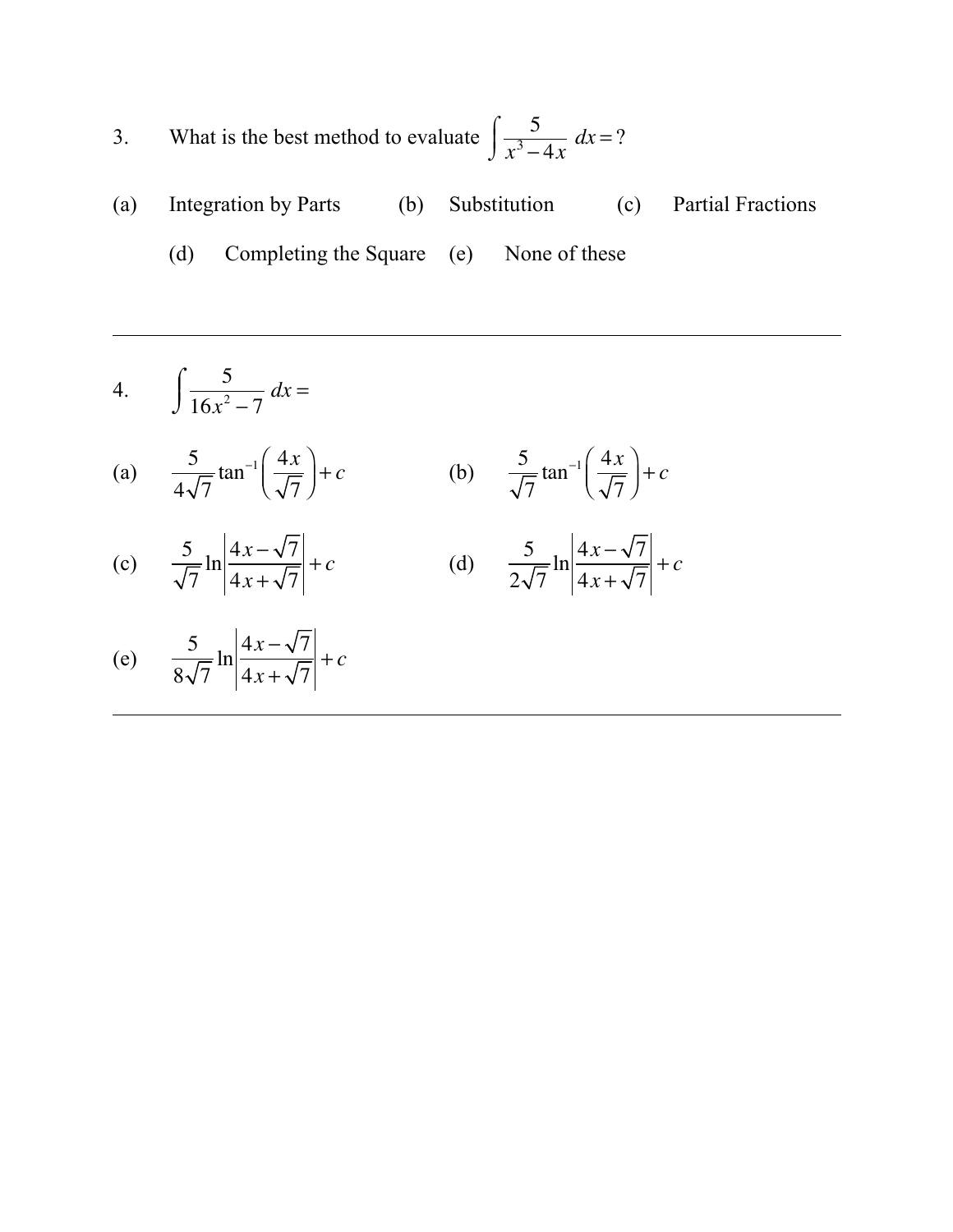5. The population of rabbits living on a farm grows logistically. The farmer counts 20 rabbits at time t=0 months, and notices that the population is growing fastest when there are 40 rabbits on the farm. Being a calculus whiz, the farmer estimates the carrying capacity of the farm to be:

- (a) 40 rabbits (b) 60 rabbits
- (c) 80 rabbits
- (d) 100 rabbits
- (e) 800 rabbits

6. 
$$
\int_1^4 \ln \sqrt{y} \, dy =
$$
  
\n(a)  $4 \ln 2 - \frac{3}{2}$  (b)  $\ln 2 - \frac{2}{3}$  (c)  $4 \ln 2 - \frac{14}{3}$   
\n(d)  $\ln 2 - \frac{5}{2}$  (e) none of these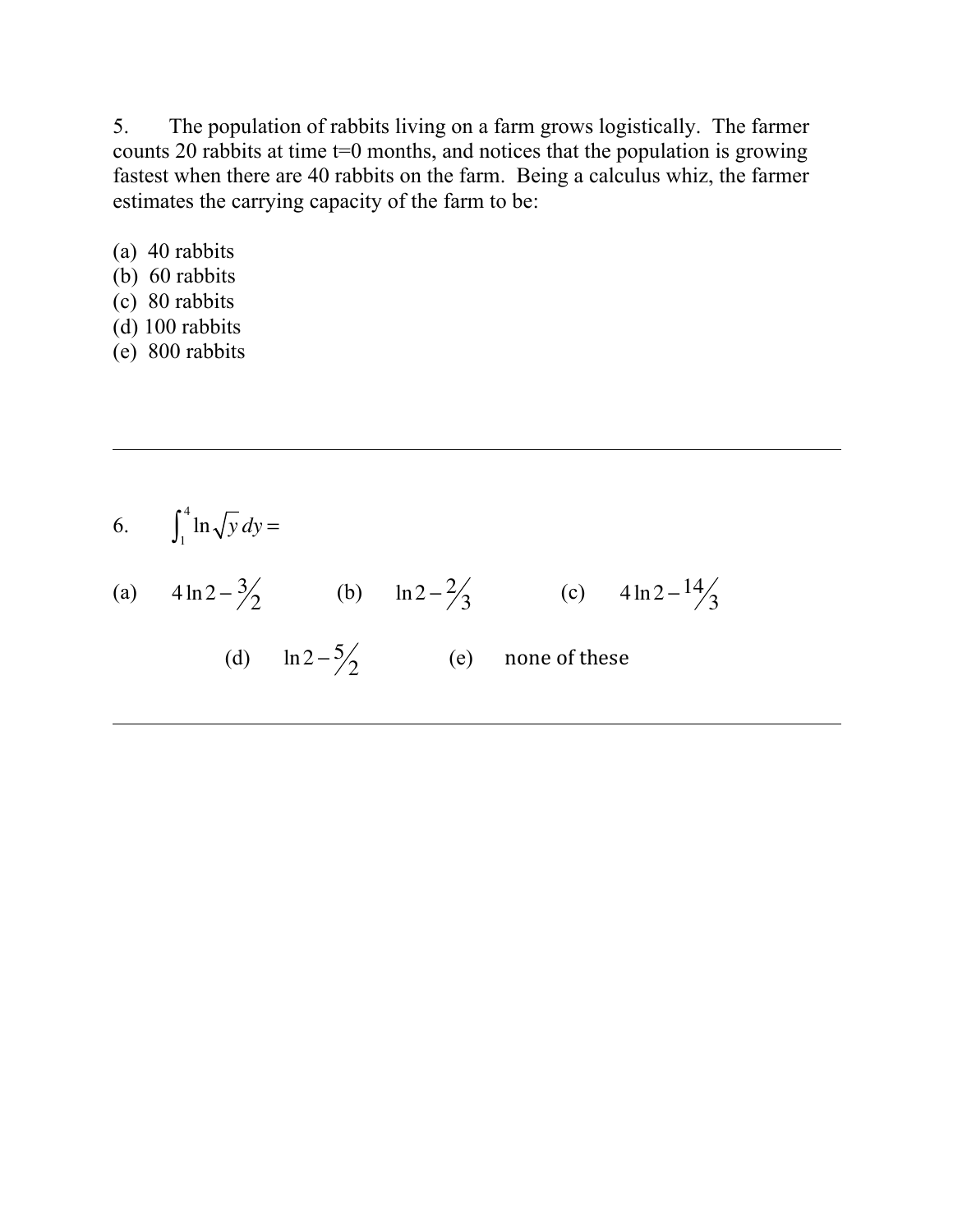7.  $\int e^{2\theta} \cos(4\theta) d\theta =$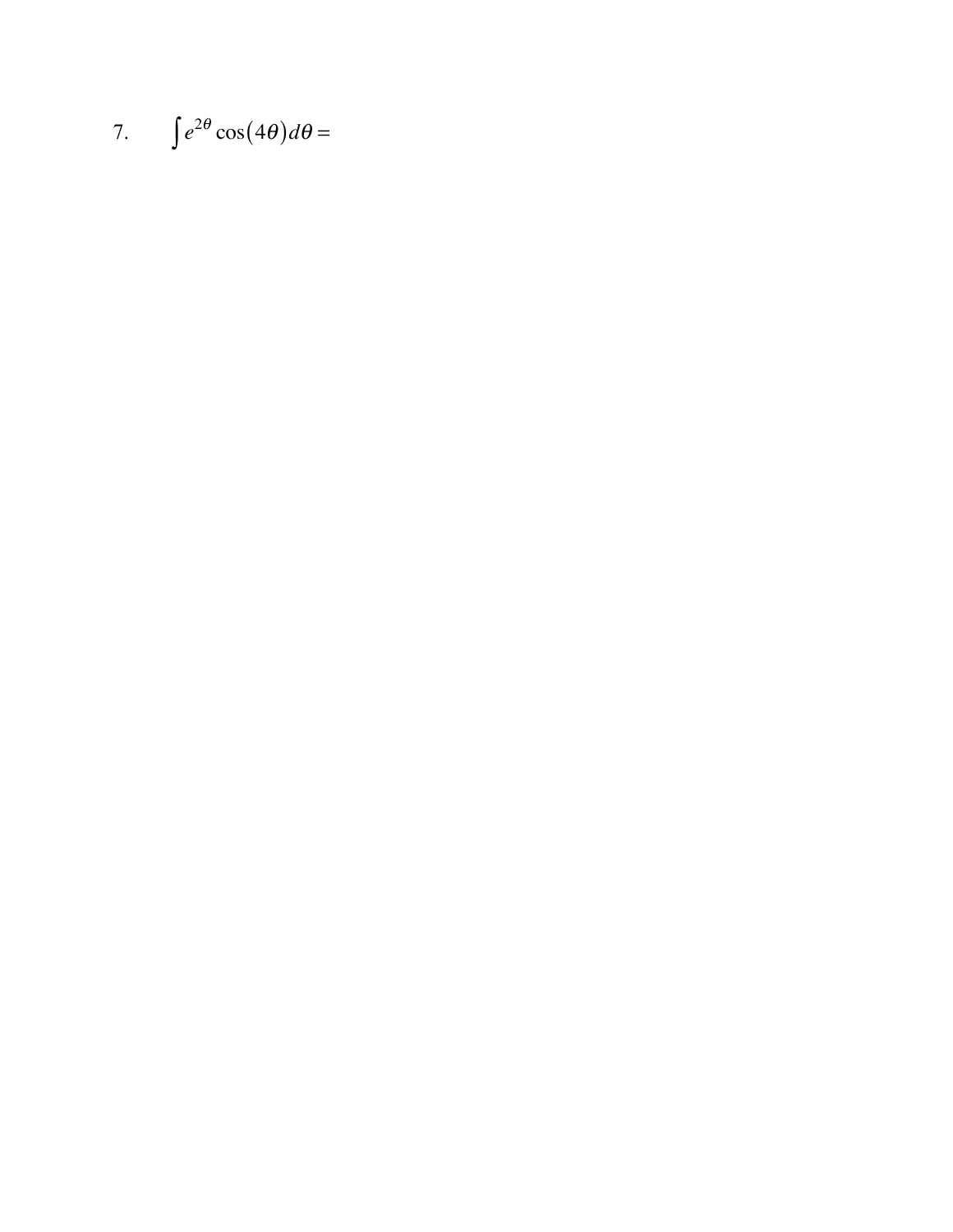8. Find the volume of the solid whose base is bounded by  $y = \sqrt{x \cos x}$ ,  $y = 0$ ,  $x = 0$ , and  $x = \frac{\pi}{2}$  and whose cross sections perpendicular to the x-axis are squares.